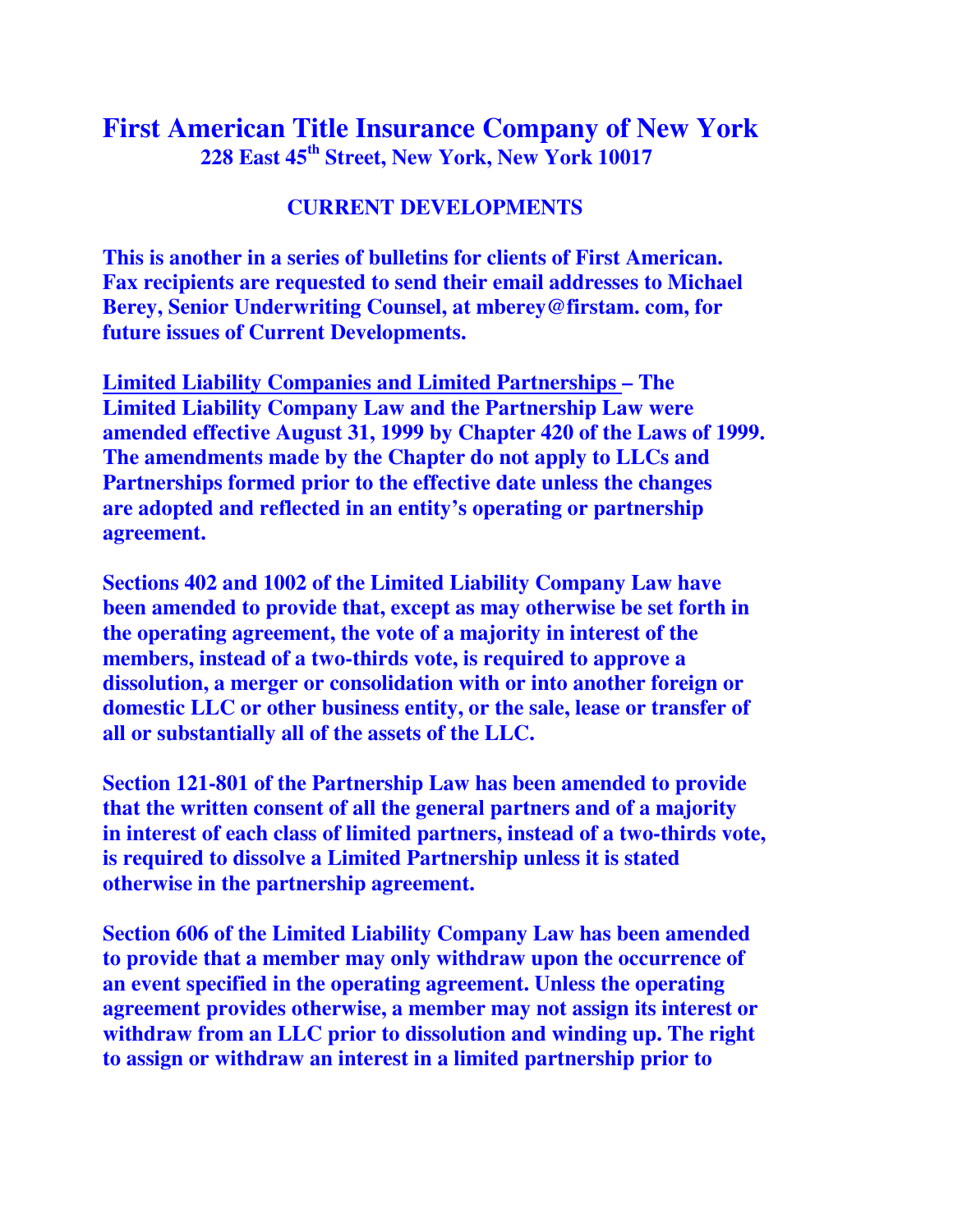**dissolution and winding up has been similarly restricted in an amendment by this Chapter to Partnership Law, Section 121-603.** 

**Sections 701, 705 and 1002 of the Limited Liability Company Law have been amended to provide that absent an occurrence specified in its operating agreement, an LLC shall have perpetual duration. Death, retirement, resignation, bankruptcy or dissolution of a member is not an event of dissolution unless it is so provided in the operating agreement. For further information contact Stephen Farber at (212) 922-9700.** 

**Mergers and Consolidations – Corporations – On September 7, 1999, the Business Corporation Law ("BCL") was amended by Chapter 485 of the Laws of 1999 effective September 7, 1999 to add Section 904-b which provides for domestic business corporations to merge with or consolidated into domestic not-for-profit corporations. The Plan of merger or consolidation must comply with Section 902 of the Not-For-Profit Corporation Law, and set forth the manner in which shares are converted into membership interests of the surviving or consolidated entity. An Order approving the Plan of merger or consolidation must be obtained from the Supreme Court. The merger or consolidation is effective upon filing the certificate of merger or consolidation approved by the court with the Department of State, or within no later than thirty days thereafter if so provided in the certificate.** 

**A copy of the certificate of merger or consolidation, certified by the Department of State, is thereafter to be filed in the public records of the counties in which both the office and the real property of the constituent corporations, other than the surviving corporation, are located. The merged or consolidated entity is subject to the Not-For-Profit Corporation Law. For further information contact Stephen Farber at (212) 922-9700.** 

**Mortgage Tax – Warren County has imposed an additional mortgage recording tax effective November 1, 1999. The mortgage tax rate for Warren County is now \$1.00 for each \$100 of principal indebtedness secured.**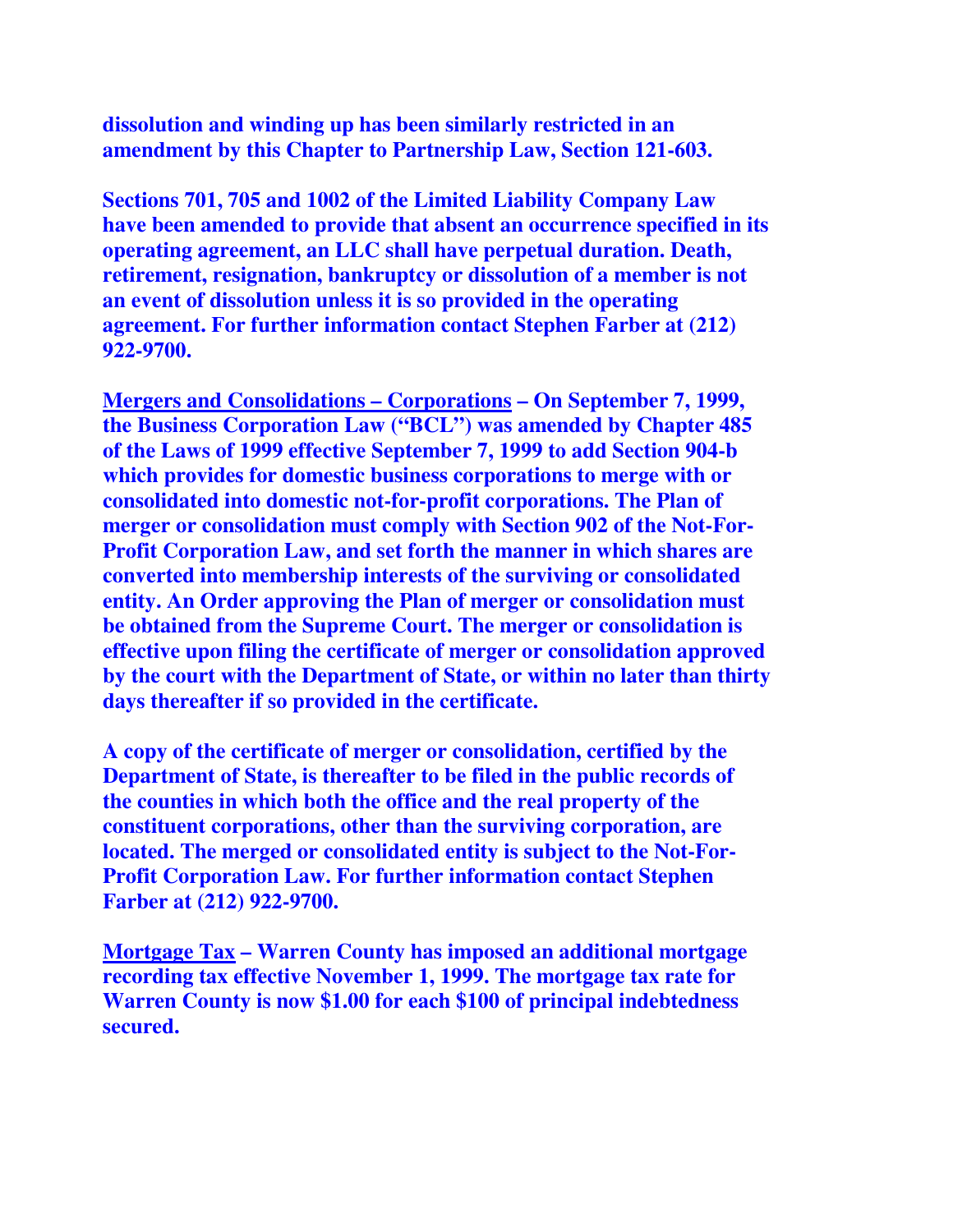**New York City Real Property Transfer Tax - The City of New York's Department of Finance, at its October 27 "Tax Representatives and Practitioners Program", made known Amendments it issued to the Rules Relating to the Real Property Transfer Tax ("RPT") on application of the mere change of identity exemption to the transfer of controlling economic interests. The Amendments, effective May 28, 1999, can be found at http://www.titlelaw-newyork.com under "Transfer Taxes".** 

**The Administrative Code of the City of New York was amended by Chapter 170 of the Laws of 1994 to provide an exemption from the RPT for transfers on and after June 9, 1994 which effect a mere change of identity or form of ownership or organization to the extent the beneficial ownership in the entity owning the interest in real property remains the same. The Amendments include two significant, "new" positions on application of the exemption. The examples set forth below have been extracted from illustrations in the Amendments.** 

**First, for transfers or transactions occurring** *on and after January 1, 1999***, the determination of the RPT rate to be applied to a controlling interest transfer will be determined based on the amount of consideration prior to application of the exemption. This is a change from the Department's prior position which remains applicable to transfers before January 1, 1999.** 

**For example, X Corporation, having two shareholders each owning 50% of the corporation's stock, owns 100% of the stock of Y Corporation, which owns unencumbered real property in the City of New York having a fair market value of \$1,000,000. X Corporation distributes in liquidation 25% of the Y Corporation stock to A and 75% of the Y Corporation stock to B. The transfer of Y Corporation stock is exempt as a mere change of identity or form of ownership or organization** *except* **to the extent of the additional 25% stock interest distributed to B. The RPT due is \$6,562.50 determined by multiplying \$250,000 (25% of the fair market value of the real property) by the tax rate of 2.625%. The higher tax rate applies since the "measure of tax" for the distribution of the Y Corporation stock is \$1,000,000, which is greater than the \$500,000 threshold for application of the increased rate**